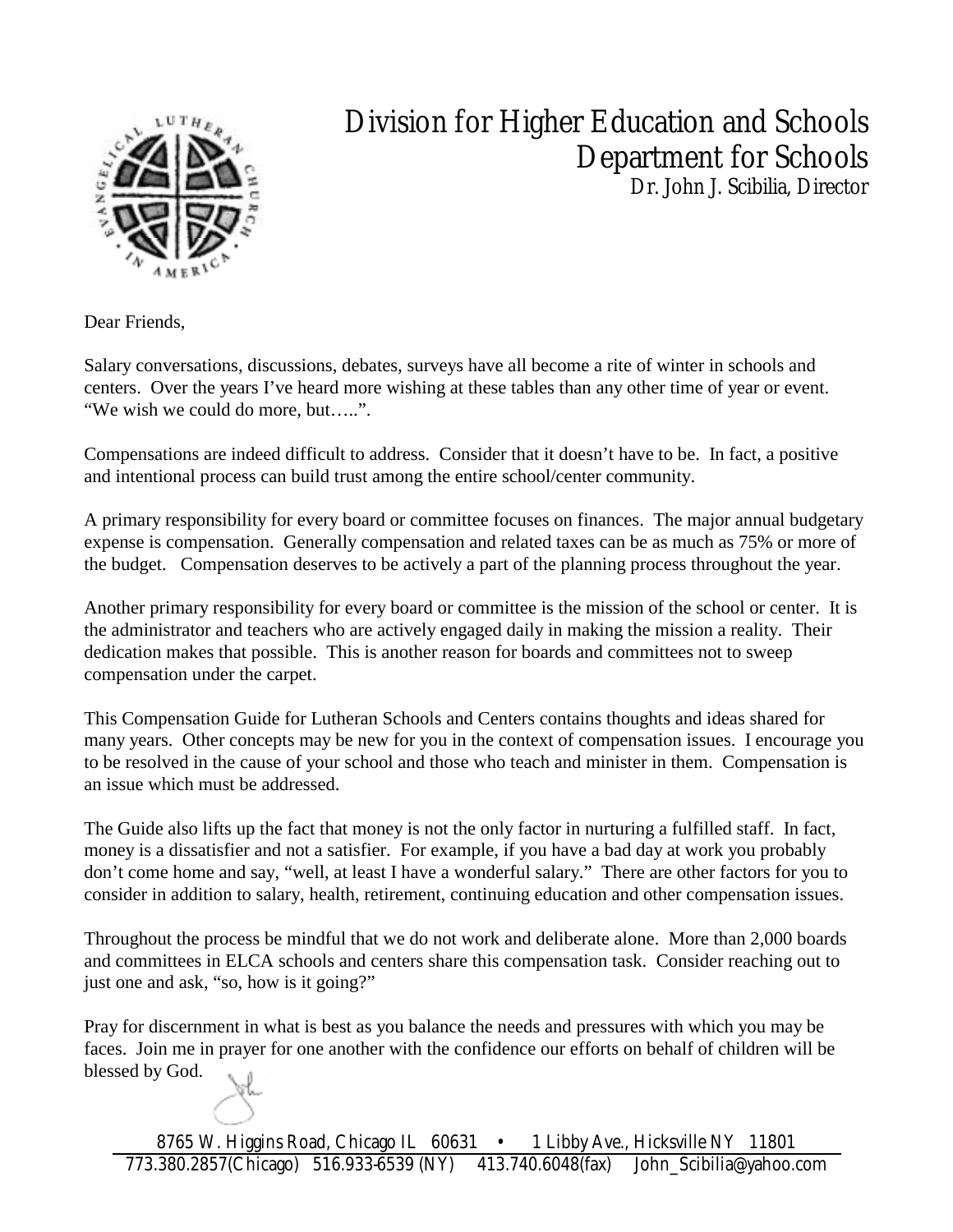# **Compensation Guide for Lutheran Schools and Centers**



Touching eternity. **Lutheran Schools** 

2000 - ELCA Department for Schools Division for Higher Education and Schools Written and edited by Dr. John J. Scibilia, Director for Schools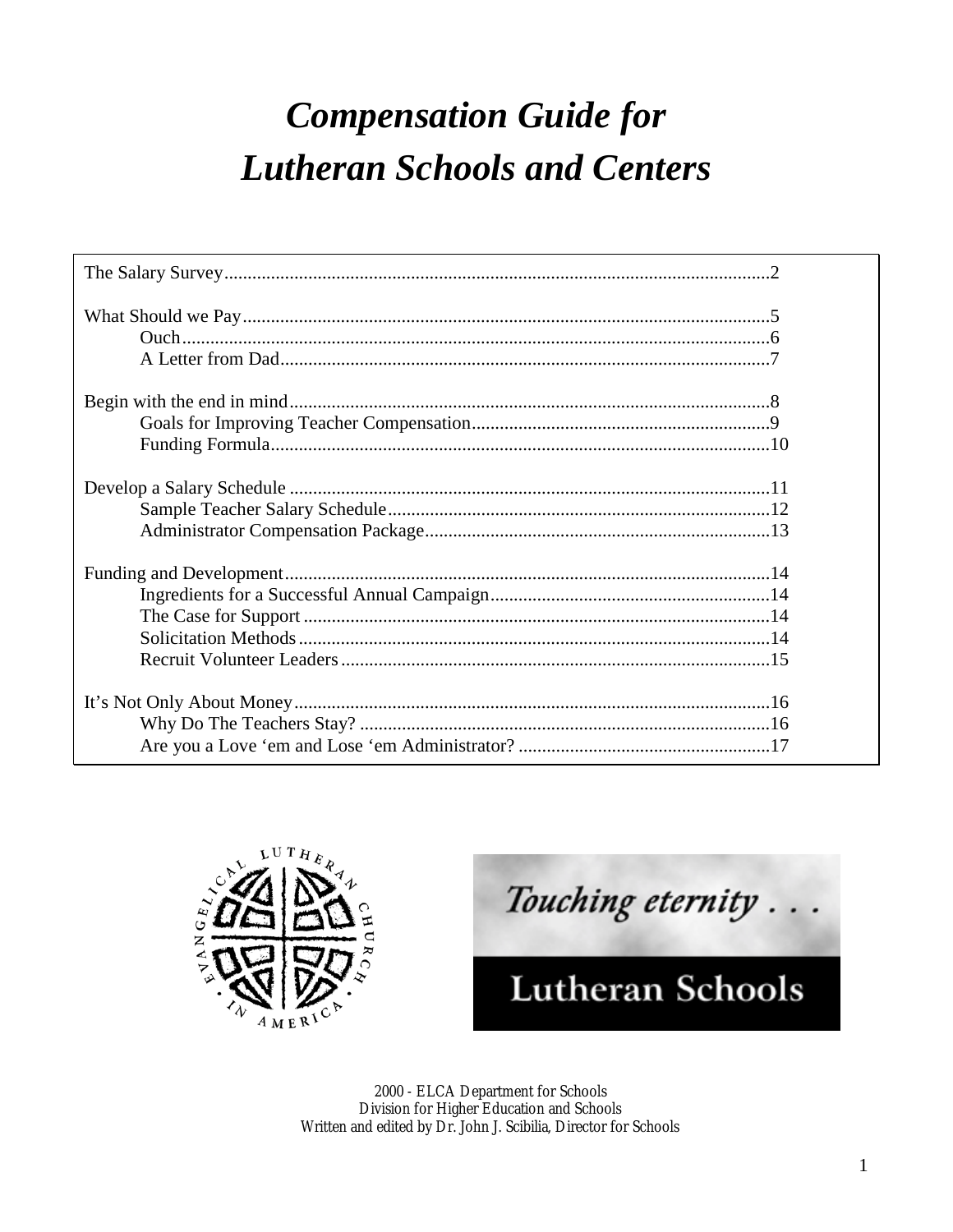# The Salary Survey

It is important to know the environment and context within which financial decisions are being made. Most of the information you need is readily available without spending a great deal of time or other resources in the process.

If you choose to pursue a survey – be clear about your goals and why you are conducting the survey.

Surveys ARE NOT useful if the intent is:

- **X** Misery Loves Company
- ! To feel good about paying more than the school around the corner
- ! To feel bad about not paying as much as the school across town.
- ! To be sure your compensation is not too high (this will never be true!)
- ! To be sure your compensation is competitive (competitive with what?)

You already know early childhood professionals are not payed well even in comparison to some fast food jobs. Elementary and secondary teachers do not have the compensation package offered to their public school colleagues. Some Lutheran school teachers are actually eligible for food stamps and lowincome housing.

Salary/Compensation Surveys CAN BE HELPFUL if the focus is on process and strategies rather than numbers. For example:

- $\checkmark$  If a school is offering a good health and retirement package ask how they are able to to that and who their contacts are with their respective plans.
- $\checkmark$  If a school has a very low turnover rate ask why?
- $\checkmark$  How do other school boards/committees determine the compensation packages each year? Do they have short and long range plans? What are their 'secrets.'

If you want to conduct a Compensation Survey, an environmental scan of salaries and benefits, consider the following:

A. The local ELEA network may have more information on salary scales among their members.

B. Contact your Synod office for their compensation guidelines for pastors, associates in ministry and layworkers. The ELCA Department for Schools does not provide official salary guidelines for non-rostered teachers and staff serving in ELCA schools just as the ELCA does not have national salary requirements for all pastors. Certainly one of the difficulties with national salary guidelines is that local circumstances, costs of living and other issues render national recommendations difficult and less than relevant to local schools.

C. The local Catholic Diocese, NAEYC Affiliate or other non-public school group may have information on salary scales in your area.

D. Some schools choose to contact other schools to receive a copy of their salary policies. Be prepared in some cases not to receive the information as some consider this to be private information.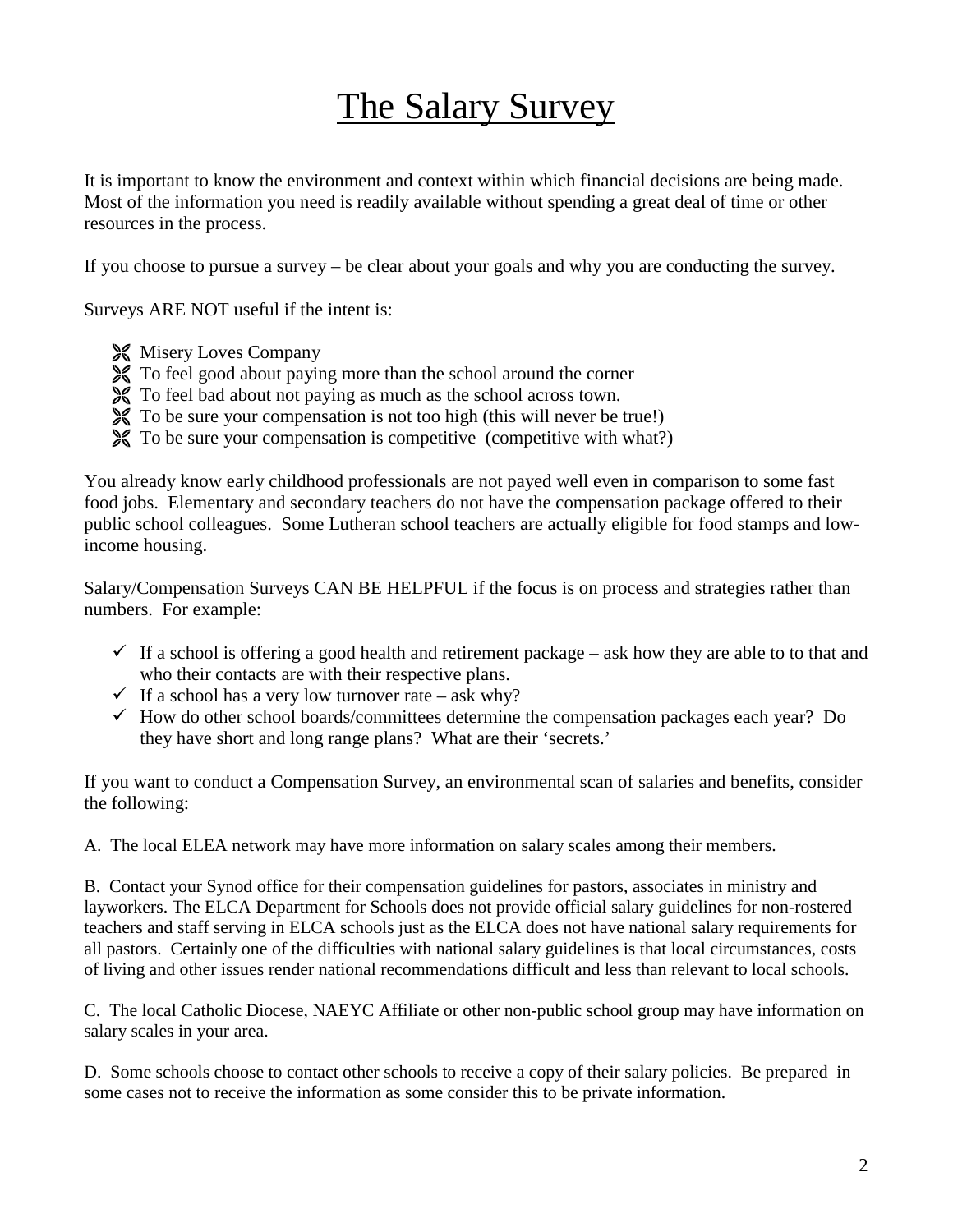E. Visit <www.Salary.com> Salary.com is the leader in online compensation information for individuals, business managers and human resource professionals. Based in Wellesley, Mass., Salary.com provides accurate, authoritative compensation data for a comprehensive set of industries and thousands of job titles. Gathered through the compilation of proprietary research and published reports, Salary.com's in-depth salary information is available through compensation surveys and the Salary Wizard, Salary.com's flagship compensation tool. In addition to compensation data, Salary.com provides editorial content on compensation advice, negotiation tactics and news specific to the compensation marketplace. Content from Salary.com is available at www.salary.com as well as through syndication on portals and Web sites, including AOL, Yahoo!, and all of the top 10 career sites. In all, more than 130 career sites, recruitment sites, news sources, and portals are under agreement to integrate the Salary Wizard. This is a wonderful site which does include teaching and childcare as categories.

F. Scan the salaries of all the workers in your own congregation as well. We are all members of one body, each with a special purpose. Some scenarios which may be faced include:

The organist/music director has a higher compensation relative to teachers or administrator. "Good Organists are hard to find." So are dedicated excellent teachers. The United States is entering a teacher shortage in elementary and secondary schools the likes of which we have never experienced. Where will two and a half million of these teachers be found in the next nine years?

The custodian/sexton has a higher compensation relative to teachers or administrator. "Cleaning is a really tough job." Ever been in a preschool classroom in September with three olds or in a middle school classroom in May?

G. Consider what national education organizations are saying about compensation. (See Appendix for NAEYC statements on Compensation and Quality)

Everyone has worth in your congregation and school. Yes, there are differences in responsibilities and time commitments. It is wise, however, not to consider school compensation in isolation of the entire team at the congregation.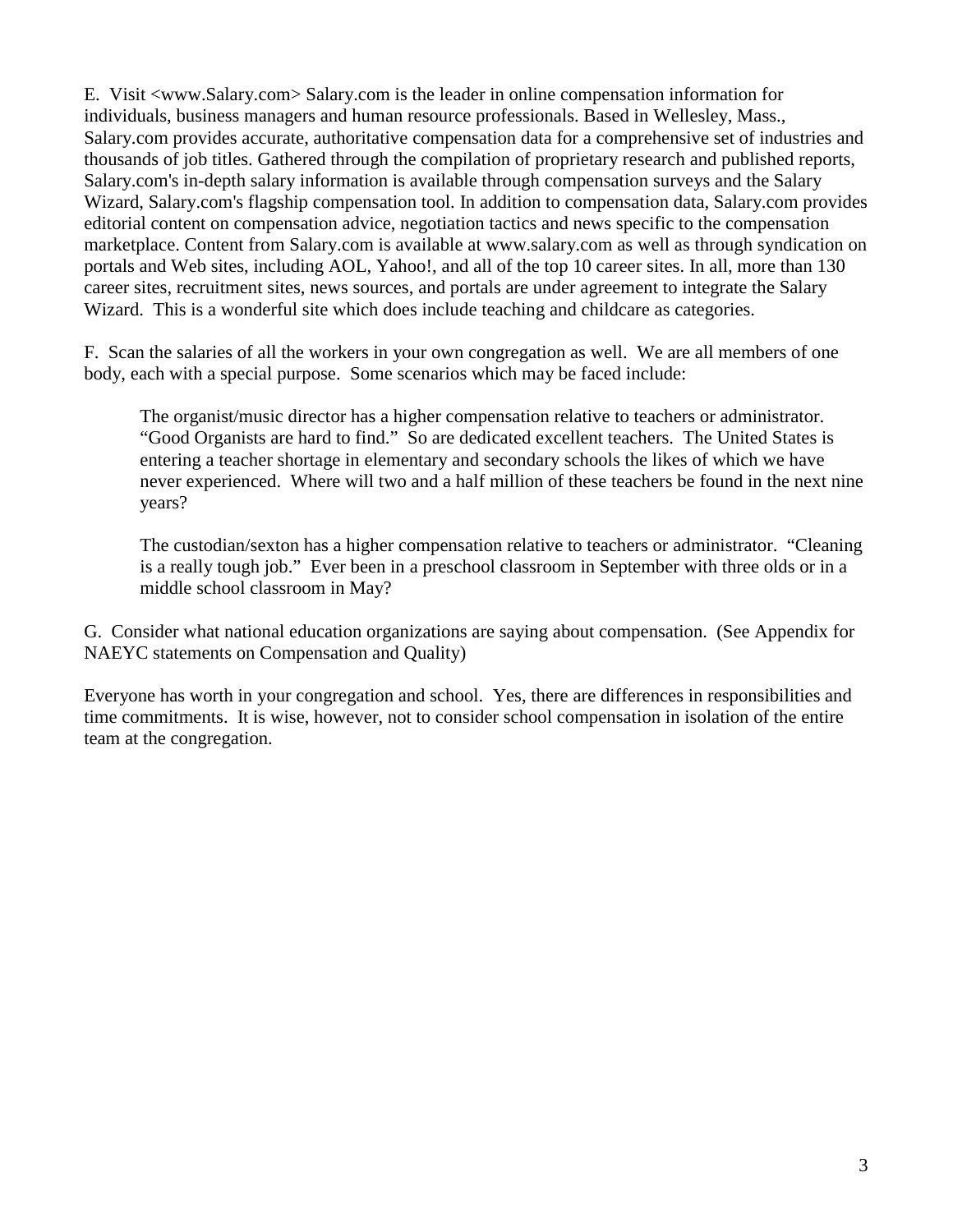### **U.S. Bureau of Labor Statistics, 1999**

| <b>Occupation Title</b>           | Employment | Median<br>Hourly | Mean<br>Hourly | Mean Annual<br>(1) | Mean<br><b>RSE</b> |
|-----------------------------------|------------|------------------|----------------|--------------------|--------------------|
| <b>Preschool Teachers</b>         | 339,310    | \$8.41           | \$9.43         | \$19,610           | $0.6\%$            |
| Kindergarten Teachers             | 158,250    | (2)              | (2)            | \$36,770           | $0.7\%$            |
| <b>Elementary School Teachers</b> | 1,357,340  | (2)              | (2)            | \$39,560           | 0.7%               |
| Middle School Teachers            | 570,010    | (2)              | (2)            | \$39,690           | 1.3 %              |
| Teacher Assistants (3)            | 1,115,820  | (2)              | (2)            | \$17,400           | $0.6\%$            |

(1) Annual wages have been calculated by multiplying the hourly mean wage by a "year-round, fulltime" hours figure of 2,080 hours; for those occupations where there is not an hourly mean wage published, the annual wage has been directly calculated from the reported survey data.  $(2)$  = Hourly wage rates for occupations where workers typically work fewer than 2,080 hours per year are not available.

http://stats.bls.gov/blswage.htm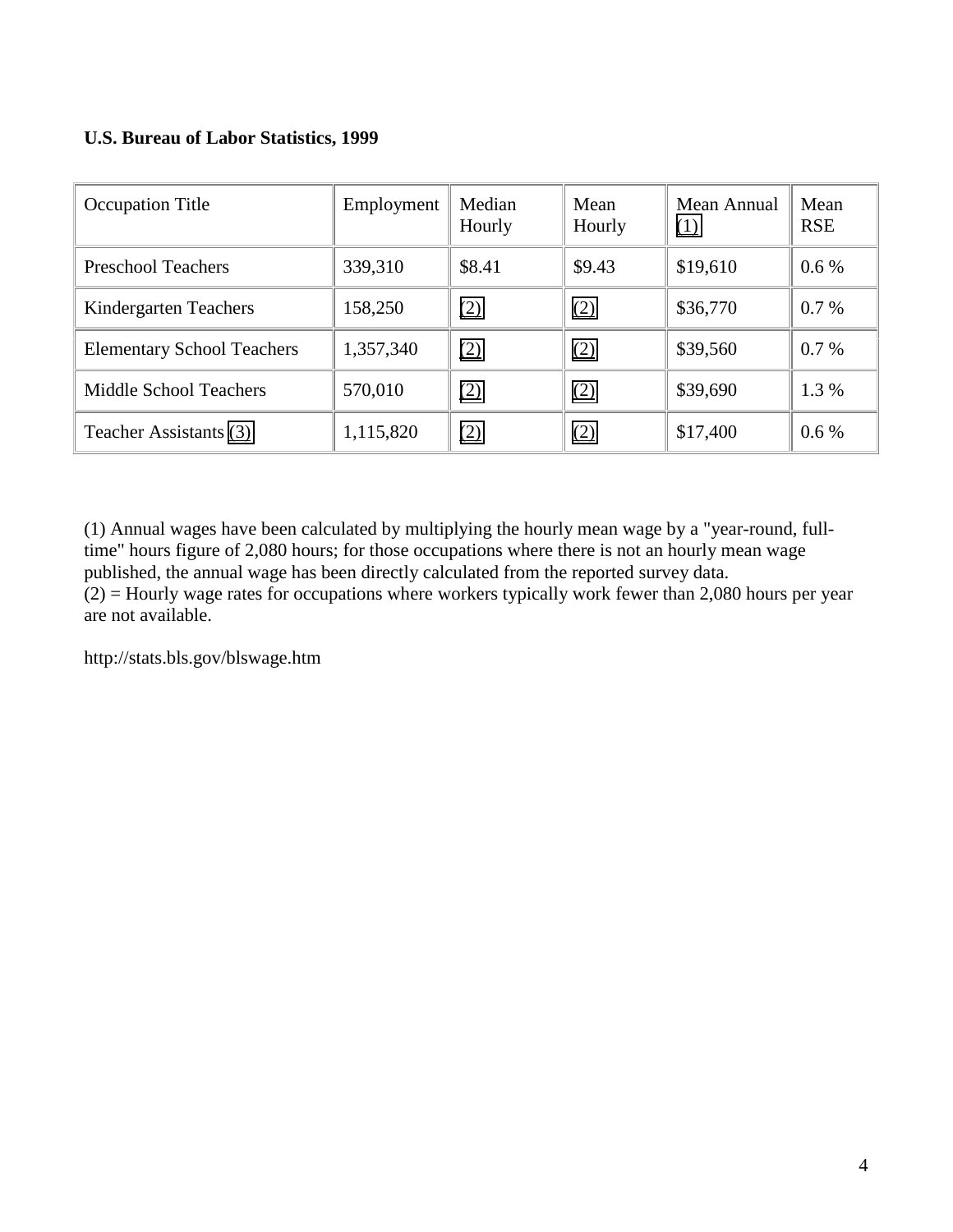# **What Should We Pay?**

Chances are whoever determined compensation in the inaugural year of your school or center is still determining those figures. This is often the case for tuition as well. There is a mindset of what percentage increases seem fair, what feels right or what sounds too high. This thought process is a perception that can be affected by how the board members making this decision have been treated by their own employers and in their personal experiences. There may be decision makers around you who were grateful for the \$1.25 minimum wage. Talking about a cost of living increase makes sense when the current salary actually does cover the cost of living. Cost of living increases on salaries already low only assure it will be equally low the next year when taking inflation into account.

Spring out of your current model of thinking. Get outside the lines at least for a little while to refresh your perspective. Consider what it costs to live in your community. Really, go ahead. With your school board or committee put up newsprint, or on a chalkboard, a monthly personal budget for a beginning teacher. Begin to add up apartment rental, utilities, food, clothing, college loan, car loan/maintenance, auto insurance, other insurance, tithing, etc. You might also want to consider what a teacher might want to save, or include the price of even a movie or two. If you aren't providing health or pension, you should also consider what that will cost a teacher. What's the total??

Now with the knowledge of what it costs someone to live in your community consider the current salary levels. Can someone live on that salary? Can someone exist on that salary? Your compensation decisions can show respect to individuals by not expecting their existence must be supported by someone else's income. Your decisions can also shrink your pool of candidates by requiring the person have a spouse who works outside the home or candidates who live with and are supported in part by their parents. Don't expect teachers to always subsidize the program by virtue of lower salaries.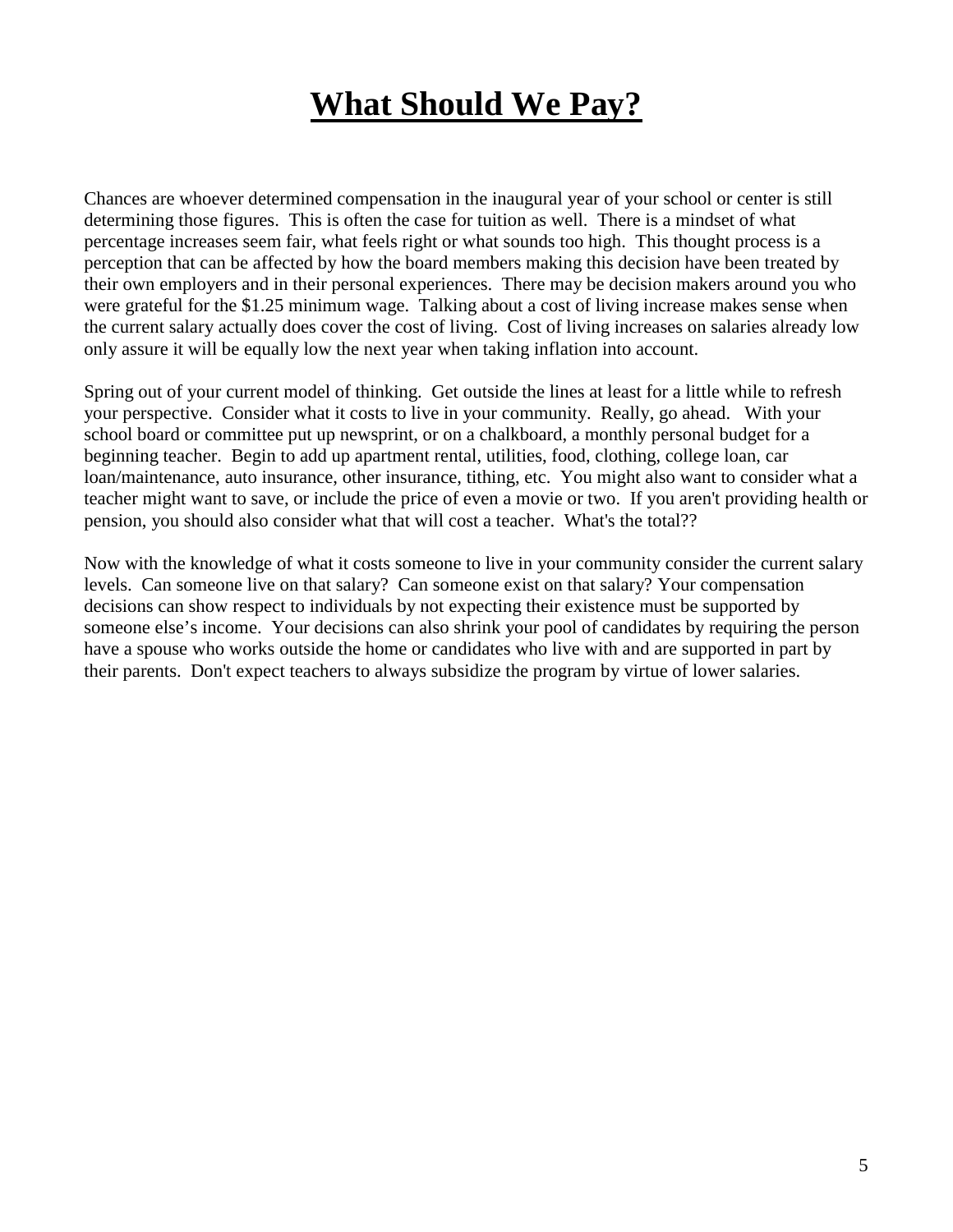### **OUCH!**

#### By Melvin M. Kieschnick

The truth hurts. When a speaker had made her point that sometimes salaries paid in Lutheran schools exploit teachers especially women teachers, I winced. I knew I had heard the truth.

My statistics indicate that the average salary paid to a teacher in an LSA school is about 60% of what that teacher would earn in the public sector. In the LSA the average principal's salary is about 50 % of the state average. All my studies indicate a significant disparity between principals' salaries and pastors' salaries-even if both have similar years of education, experience, and terms of employment.

Most beginning teachers in metro New York Lutheran schools must choose only one of three financial options: rent an apartment, operate an automobile, or pay back a college loan. Owning a 'starter home' and paying monthly mortgage and taxes is impossible even if some angel donated the original 20% down payment. To compound the problem, some schools don't even offer common fringe benefits like health or retirement plans, especially for women.

That's why I say, 'Ouch!'

#### ON THE OTHER HAND

Then why do Lutheran teachers stay'? Because they are committed to the cause of Christian education. Because they cherish the opportunity to daily articulate the Gospel. Because, contrary to many of their public school colleagues, they have a significant voice in how they conduct their classrooms. Because their class size is, on the average, only 60% of the public and other nonpublic school average. Because they benefit from a generous vacation days policy. Because they feel supported by the staff. Because they really love the kids they teach. Because they have a deep sense of divine call. Because they feel they can make a difference. Because, for some of them, a deliberate choice has been made to work for a lower salary so that their ministry can be extended. Because they believe that their needs are fully supplied by Him who is the Truth, who doesn't hurt, but truly sets free.

#### SO WHAT!

So, do we close our schools because of low salaries? Or do we keep on paying low salaries because some are willing to accept them? No.

Instead, we work to raise salaries and fringe benefits. We develop specific strategies to ensure that class sizes and student-teacher ratios make economic sense. We exercise careful accounting and good stewardship of the monies we do have. We challenge parents, congregations and friends to contribute generously. We make it our clear intention that raising teachers' salaries is a top priority.

And we do something else. We express support and appreciation to teachers for their ministry in our midst. All of us, teachers, administrators, pastors, board members and constituents share our contributions, our commitment, our sacrifice on behalf of the teaching ministry of our schools. We count all things as loss for the sake of the Gospel: as a Spirit-directed choice, not as an oppressive burden placed upon us by someone else.

This is an editorial written by Dr. Mel Kieschnick when he was executive director of the Lutheran Schools Association through 1992. His words are as relevant today as the day they were written. Mel Kieschnick has served the church as teacher and principal; as missionary to Hong Kong; as Superintendent of Schools for the Michigan District (LCMS); as Executive Director, Board for Parish Services, the Lutheran Church-Missouri Synod; as Vice President, Effectiveness Training; and as Executive Director, Lutheran Schools Association of Metropolitan New York and Staff Associate, the Center for Urban Education Ministry, Concordia College, Bronxville, New York, beginning in 1983. Today Mel is retired and continues to serve his home congregation in Southern California as an Associate in Ministry. In addition he is a project consultant for Wheat Ridge Ministries.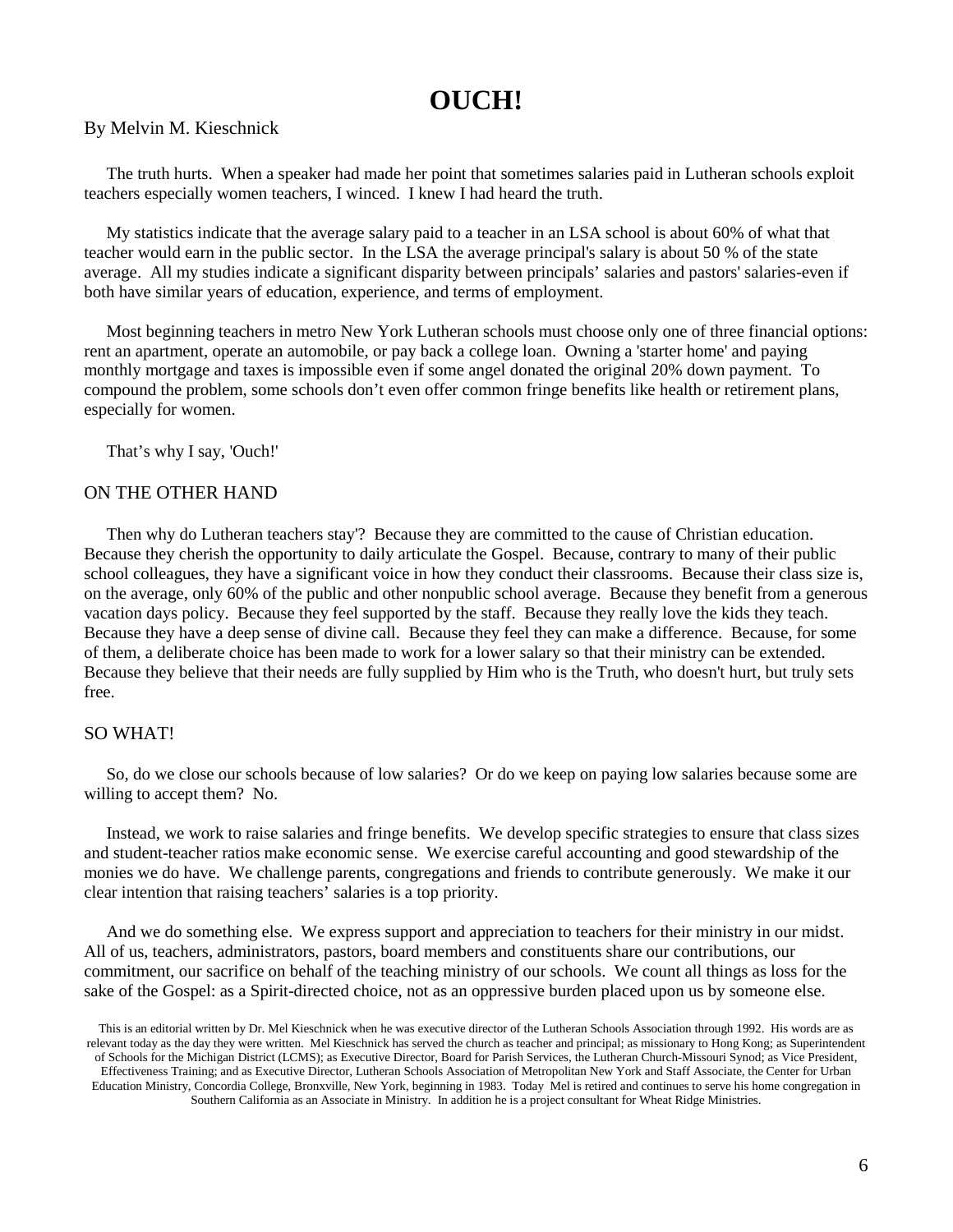## **A Letter from Dad**

Dear Nancy,

I'm fed up with teachers and their hefty salary guides. What we need here is a little perspective.

If I had my way, I'd pay these teachers myself. I'd pay them baby-sitting wages. I'd give them \$3 an hour out of my own pocket. And I'm only paying them for 5 hours, not coffee breaks. That would be \$15 a day - each parent should pay \$15 a day for these teachers to baby sit their child. Even if they have more than one child, it's still a lot cheaper than private day care.

Now, how many children do they teach everyday - maybe 20? That's \$15 X 20 = \$300 a day. But remember, they only work 180 days a year! I'm not going to pay them for all those vacations!\$300 X  $180 = $54,000$ . (Just a minute, I think my calculator needs batteries.)

I know now what you teachers will say - what about those who have 10 year's experience and a master's degree? Well, maybe (to be fair) they could get the minimum wage, and instead of just baby-sitting, they could read the kids a story. We could round that off to about \$5 an hour, times five hours, times 20 children. That's \$500 a day times 180 days. That's \$90,000 ... UH???

Wait a minute, let's get some perspective here. Baby-sitting wages are too good for these teachers. Did anyone see a salary guide around here???

Love,

Dad

*This is an actual letter written by a dad to his daughter who is a teacher in Massachusetts.*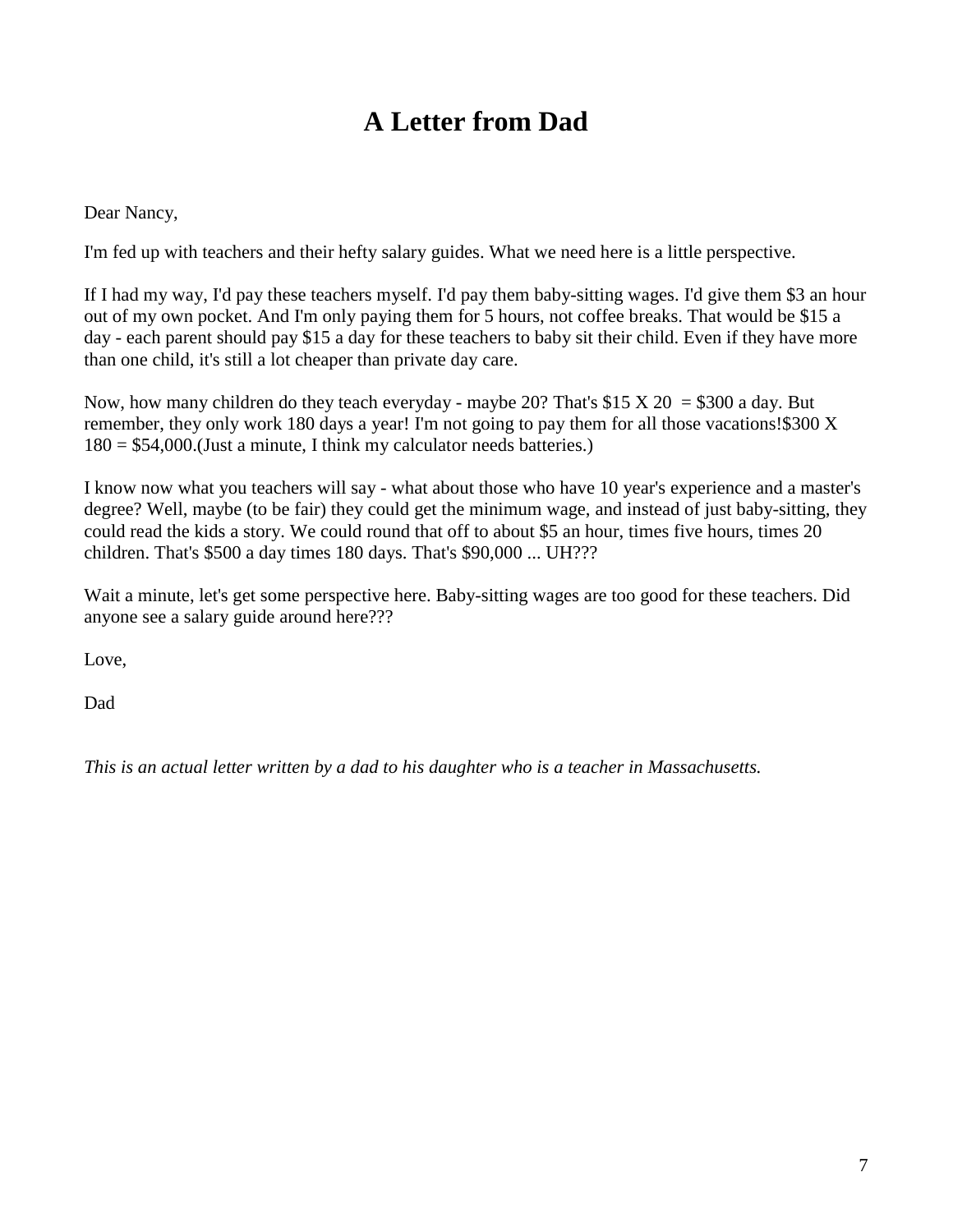# **Begin with the end in mind**

Take the long view. Determine this year's compensation by deciding where you want to be 3-5 years from now.

Set goals. Have you ever wanted to lose weight? If you just say, "I've got to lose some weight," its probably not going to happen as you dreamt. If you say, "I'm going to lose 10 pounds in 3 months," you've got a real good chance of reaching your goal. Begin with a clear view of the end you have in mind.

Create goals which are

**S**pecific **C**oncrete **A**ttainable **M**easurable **P**ositive

Determining compensation is not like the weather. Everybody talks about the weather and there isn't anything we can do about it. Don't feel that way about compensation. You can make strides forward if it is a high priority. Generally we do not like to talk about money or salaries in the church. Consider first this is a matter of fairness and justice, let the money conversation flow from that perspective.

Put First Things First

Do you determine tuition then decide what salaries will be? Or the other way around? The old "chicken and egg" dilemma! Most likely 70-80% of your school's expenses are comprised of salary and salary related items. Tuition probably makes up at least 85% or more of the income. Try looking at salaries before tuition. We always want to be fair when increasing tuition, making our schools affordable to as many families as possible. But, it is important to be just as concerned with being fair and concerned in the area of salary and health care provisions.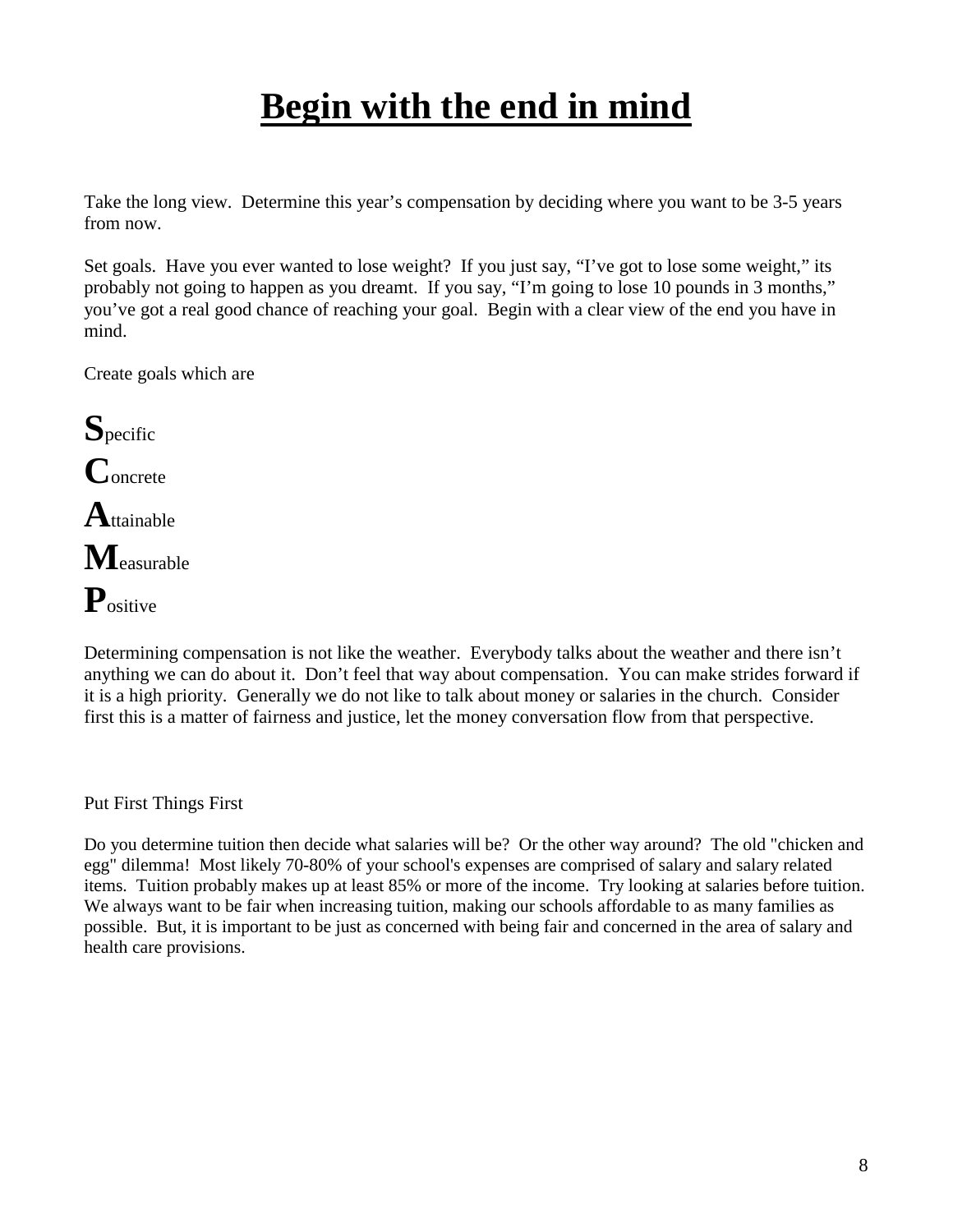## **Goals for Improving Teacher Compensation**

|                         | Current | One Year<br>Ahead | Two Years<br>Ahead | Three Years<br>Ahead | Four Years<br>Ahead | <b>Five Years</b><br>Ahead |
|-------------------------|---------|-------------------|--------------------|----------------------|---------------------|----------------------------|
| <b>Base Salary</b>      |         |                   |                    |                      |                     |                            |
| Health                  |         |                   |                    |                      |                     |                            |
| Retirement              |         |                   |                    |                      |                     |                            |
| Continuing<br>Education |         |                   |                    |                      |                     |                            |
| Other                   |         |                   |                    |                      |                     |                            |

Notes: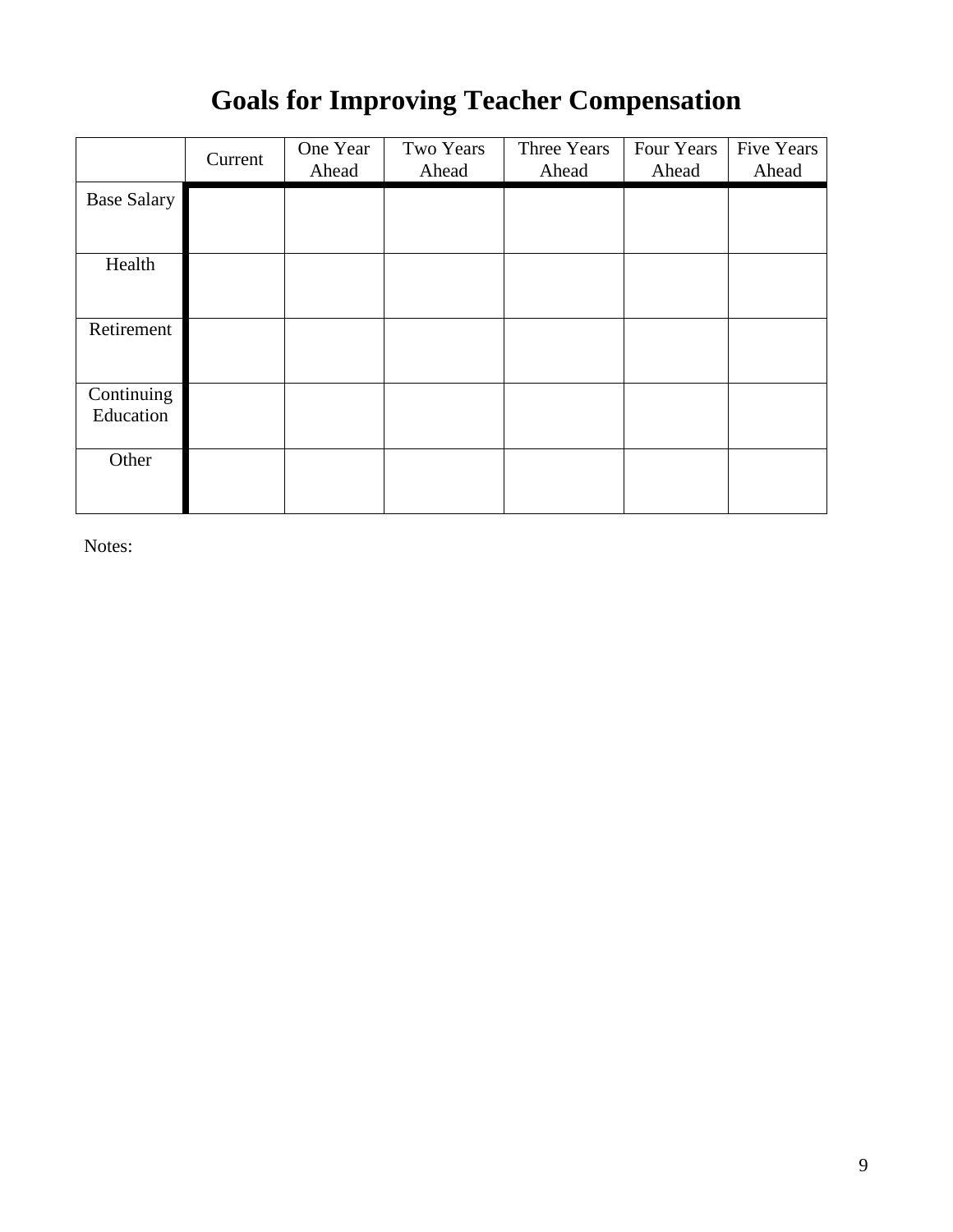## **Funding Formula Worksheet**

|              | Year   |      | Year   |      | Year   |      | Year   |      | Year   |      |
|--------------|--------|------|--------|------|--------|------|--------|------|--------|------|
|              | \$ Amt | $\%$ | \$ Amt | $\%$ | \$ Amt | $\%$ | \$ Amt | $\%$ | \$ Amt | $\%$ |
| Total        |        |      |        |      |        |      |        |      |        |      |
| Income       |        |      |        |      |        |      |        |      |        |      |
| Tuition and  |        |      |        |      |        |      |        |      |        |      |
| Fees         |        |      |        |      |        |      |        |      |        |      |
| Gift Income  |        |      |        |      |        |      |        |      |        |      |
| Fundraising  |        |      |        |      |        |      |        |      |        |      |
| Income       |        |      |        |      |        |      |        |      |        |      |
| Government   |        |      |        |      |        |      |        |      |        |      |
| Congregation |        |      |        |      |        |      |        |      |        |      |
| Other        |        |      |        |      |        |      |        |      |        |      |
| Other        |        |      |        |      |        |      |        |      |        |      |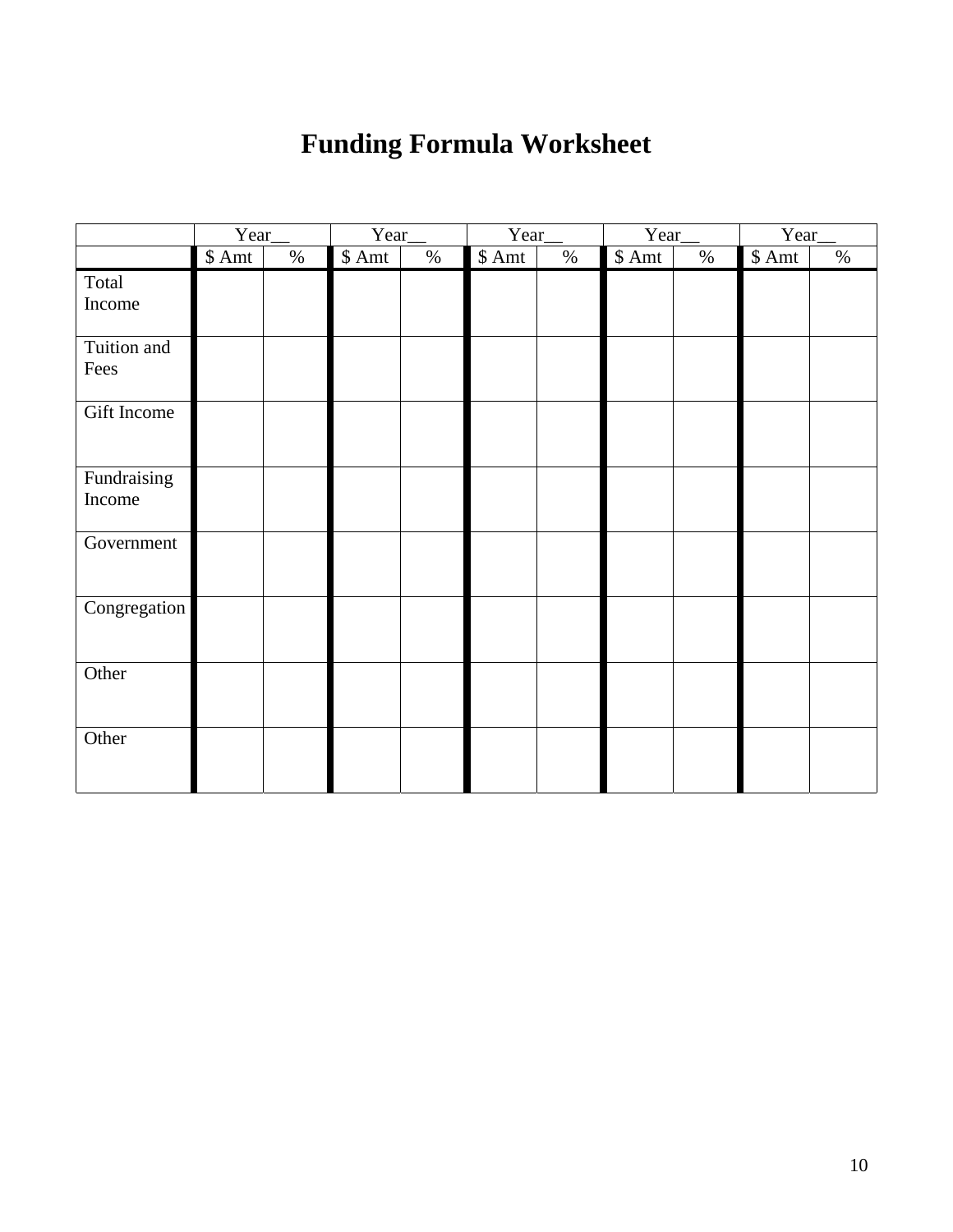# **Develop a Salary Schedule**

Develop a salary schedule for next year.

The sample teacher salary schedule contains \$250 increments for years of experience and \$500 increments for levels of education. This is only an illustration and should not be understood as a recommendation. Whatever levels are selected should be supported by clear rationale on the part of the board.

Use dollar increments rather than percentage increments for two reasons.

- 1. All teachers who advance a step will receive the same salary increase. In salary schedules that use a percentage increment, teachers at the higher steps actually receive a larger salary increment than teachers at the lower steps even though the percentage is the same.
- 2. It is easier to compute each teacher's salary by eliminating the computation of percentages.

Generally speaking, Lutheran schools have improved starting salaries over the years. However, the area with the biggest gap compared to the public school sector are created as the years go on. Reviewing the national figures, the gap between starting salaries is about \$6,000. But, after 20 years the gap is at least \$20,000. Spend time to review how teachers are paid in return for their faithful service and ministry over 5 years, 10 years and more. When working on starting salaries, also work on the steps. Will you pay teachers more when they have advanced degrees, special theological training, valuable years of experience, etc.?

How important is it to your congregation and school for teachers to stay? Ignoring these steps can contribute to a high teacher turn-over rate and few teachers with experience. It is important to seek a balance. New teachers bring a high level of enthusiasm and new ideas from their recent education. But high annual turnover also makes it difficult to maintain continuity in developing curriculum and a positive school climate.

### **Hourly versus Annual?**

Traditionally many early childhood professionals have been paid hourly while their elementary school colleagues with similar credentials are paid annually based on a scale. They have also been paid considerably less. Develop a salary scale which takes into account years of experience and level of education. Then, for example, a teacher who teaches only morning sessions who would receive \$25,000 annually on the scale would receive \$12,500; 3 mornings a week - 30% of the \$25,000. Some states now require early childhood teachers to be paid hourly. Using the annual scale as a starting point is still a good idea. It also helps in the matter of presentation. To some people \$10 or \$12 an hour sounds like a lot of money. However, when translated to an annual amount, it looks quite a bit different. Again, remember, compensation discussions involve everyone's personal experiences and perceptions. Teachers and staff persons will make the program - so this is the most important investment the congregation will make. Make the decision with care.

### **Merit Pay?**

The national debate about merit pay continues. There are a variety of methods being researched and tried. It would be advisable to put this conversation on hold and address the long range financial plans and goals as well as needed funding and development. You might also want to consider ways other than money special appreciation can be shown for excellence.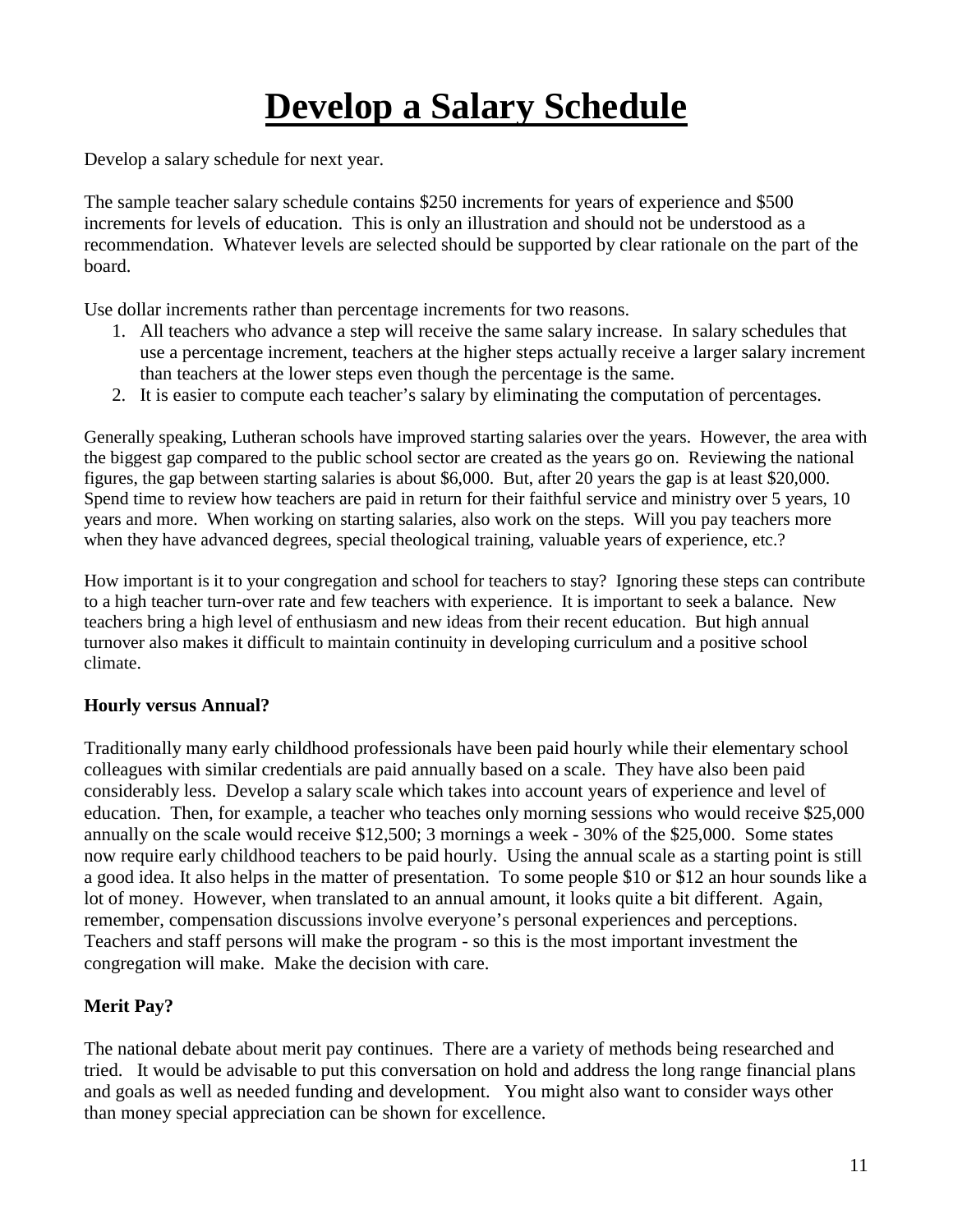## **Sample Teacher Salary Schedule**

| Years of         | Levels of Education |         |              |         |  |  |  |  |
|------------------|---------------------|---------|--------------|---------|--|--|--|--|
| Experience       | $\mathbf{A}$        | B       | $\mathsf{C}$ | D       |  |  |  |  |
| $\boldsymbol{0}$ | Base                | $+500$  | $+1000$      | $-1500$ |  |  |  |  |
| $\mathbf 1$      | $+250$              | $+750$  | $-1250$      | $+1750$ |  |  |  |  |
| $\sqrt{2}$       | $+500$              | $+1000$ | $+1500$      | $+2000$ |  |  |  |  |
| $\overline{3}$   | $+750$              | $+1250$ | $+1750$      | $+2250$ |  |  |  |  |
| $\overline{4}$   | $+1000$             | 1500    | $+2000$      | $+2500$ |  |  |  |  |
| 5                | $+1250$             | $+1750$ | $+2250$      | $+2750$ |  |  |  |  |
| 6                |                     | $+2000$ | $+2500$      | $+3000$ |  |  |  |  |
| $\overline{7}$   |                     | $+2250$ | $+2750$      | $+3250$ |  |  |  |  |
| $8\,$            |                     | $+2500$ | $+3000$      | $+3500$ |  |  |  |  |
| 9                |                     | $+2750$ | $+3250$      | $+3750$ |  |  |  |  |
| 10               |                     | $+3000$ | $+3500$      | $+4000$ |  |  |  |  |
| 11               |                     |         | $+3750$      | $+4250$ |  |  |  |  |
| 12               |                     |         | $+4000$      | $+4500$ |  |  |  |  |
| 13               |                     |         | $+4250$      | $+4750$ |  |  |  |  |
| 14               |                     |         | $+4500$      | $+5000$ |  |  |  |  |
| 15               |                     |         | $+4750$      | $+5250$ |  |  |  |  |
| 16               |                     |         |              | $+5500$ |  |  |  |  |
| 17               |                     |         |              | $+5750$ |  |  |  |  |
| 18               |                     |         |              | $+6000$ |  |  |  |  |
| 19               |                     |         |              | $+6250$ |  |  |  |  |
| 20               |                     |         |              | $+6500$ |  |  |  |  |

Notes:

- 1. Consider importance of levels of education and years of serve striking a balance. The salary schedule should illustrate what your school or center considers to a few important qualities.
- 2. Early Childhood might consider "A" a non degreed person, "B" = CDA or equivalent, "C" = BA and so forth.
- 3. Elementary and secondary might begin " $A$ " = BA, and so forth.
- 4. With respect to degrees, consider what is the highest degree for which you are willing to pay extra. For example, does an earned PhD in theology bring that much more to the table in a second grade classroom.
- 5. All degrees are not created equal. Many public, private and religious schools have persons teaching with BA/S degrees which are not relevant to their area of teaching. Also, some teachers are certified while others may not require a certification. Take these issues into account as well when determining your definition of A-D on the scale.
- 6. These columns do not include or reflect compensation such as health, retirement, continuing education, vacation and other such items.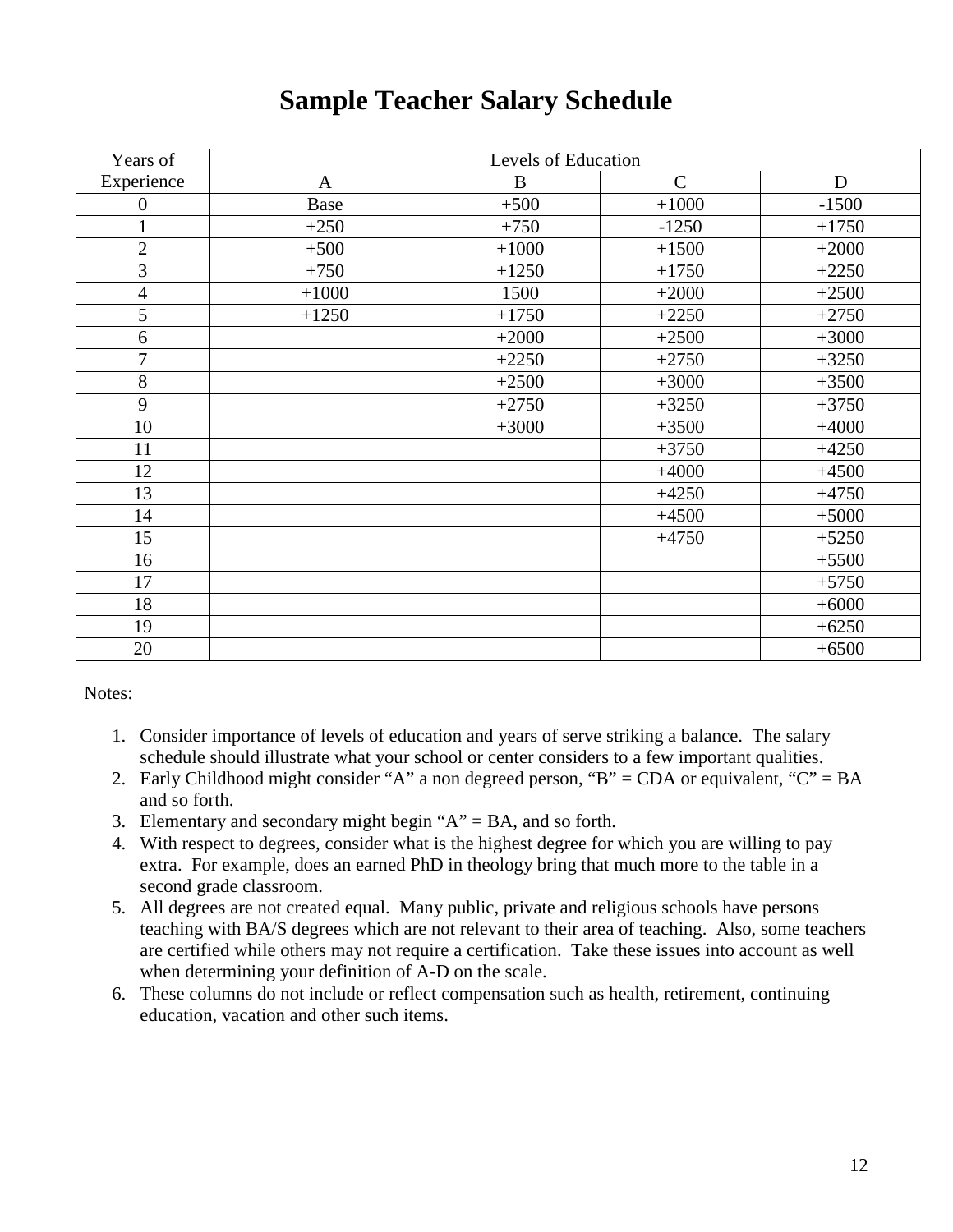## **Administrator Compensation Package**

A fair and just salary and benefit package for the director or principal is in the best interest of your school, the children and is right for the church. Effective and competent Lutheran school administrators deserve adequate compensation.

Review the package of your administrator. Is it appropriate? Evaluate your school's salary scale. Compare what you propose to pay your administrator with the top salary paid to a teacher and to the salary paid to your pastor and other church staff. Serving as a Lutheran school or center administrator is a full-time ministry, most often not a ten month per year assignment.

There may be circumstances when the school administrator may be paid equal or more than the pastor. This might be the situation when taking into account educational background, years of relevant experience and responsibilities. It is important for a congregation to have a comprehensive view of salaries for all employees when at all possible.

In addition to base salary, be sure to include FICA and other legally mandated expenses related to an employee. In the case of ordained ministers, attention must be given to SECA and housing allowance requirement. Also include the cost of the health plan, retirement/deferred income program, continuing education allowance, professional conferences and professional organization dues. Do not overlook these. Many surveys now indicate benefits to have become almost as important to U.S. workers as salary. In a recent survey, more than 85% who responded the following were extremely important: retirement plan, dental plan, preventive health care, medical insurance and vision care.

Holidays and vacations form a part of the compensation package. Be clear about expectations for the administrator regarding duties during special breaks, e.g. Christmas and Spring breaks. For example, if the administator does not report during Christmas break, is that considered part of the four weeks of vacation time given to the administrator. What are the expectations for duties over the summer? While some of the above details may need to be negotiated later, there does need to be some general agreement up-front regarding paid vacation and days off.

Sometimes the question is asked, "Does our administrator qualify for a housing allowance which is tax exempt, like that of a pastor?" Only church rostered persons whom the IRS has designated as "ministers of the Gospel" and who meet additional specified criteria under the Internal Revenue Code qualify for this exemption. This includes only ordained ministers performing Word and Sacrament Ministry and in rare instances, a few Associates in Ministry who were rostered teachers in the Association of Evangelical Lutheran Churches (AELC).

One of the best financial investments a school can make is in its administrator and teaching faculty. An effective administrator is critical to articulating and achieving the school's mission. Effective administrators lead in securing the funds to carry out that mission. The salary you offer your administrator is a key indicator of the importance you attach to the ministry of your school or center. Allocating sufficient funds to secure and retain the best administrator possible is one of the wisest decisions a Lutheran school or center board can make.

*Adapted from "Engaging a Principal for a Lutheran School." (ELCA Department for Schools)*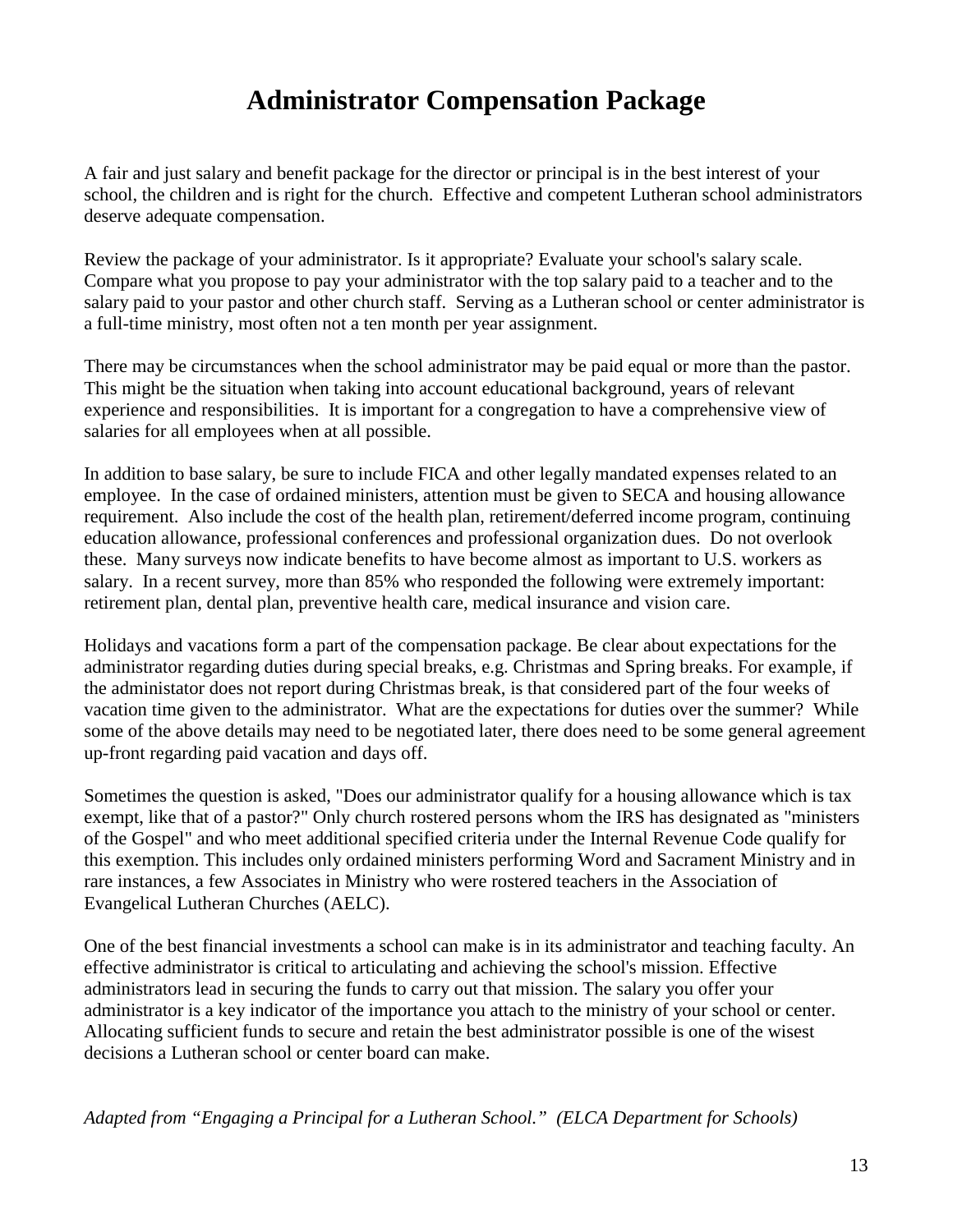# **Funding and Development**

A primary responsibility of a school board or committee is to be sure adequate funds are available for the school to accomplish its mission with excellence. Too often boards will fulfill that role by cutting needed expenses while assuming there is nothing that can be done about income (like talking about the weather).

You have probably heard it said that rather than cutting up the same pie differently all the time, perhaps we should bake a bigger pie. Every school – early childhood, elementary and secondary – need to develop sources of income other than tuition and fees particularly if they expect to pay and retain an excellent administrator and teaching staff.

Thinking outside the lines from your tradition, perhaps it is time to ask for support, invite support and partnership. It is not within the scope of this compensation document to broadly address funding and development. But, a good way to get involved in a real development plan is to initiate an annual fund. An overview of the annual fund follows.

Are school parents familiar with or have access to your school budget? Do your school parents know the salary range of their children's teachers? Would they be surprised to learn what they are? Some schools share that information with parents and find that parents are the first to say "these teachers are worth more and deserve more. What can we do about this, how can we help?" It is most likely fair to say that not one parent would ever say, or even think "these teachers are paid too much." Give parents, give your constituency, the opportunity to help.

Ingredients for a Successful Annual Giving Campaign

Well defined purpose Extensive planning An efficient organization A realistic timetable Meaningful benchmarks Realistic assignments Logical Order

### The Case for Support

Relate the solution to the need to the community served Demonstrate that the need is real; create a sense of urgency; celebrate the solution Convince the donor that your solution to the need is worth supporting Show that the organization itself cannot meet the need. Explain how the funds will be used.

Solicitation Methods Personal solicitation Gift clubs Telephone, telethons Direct Mail.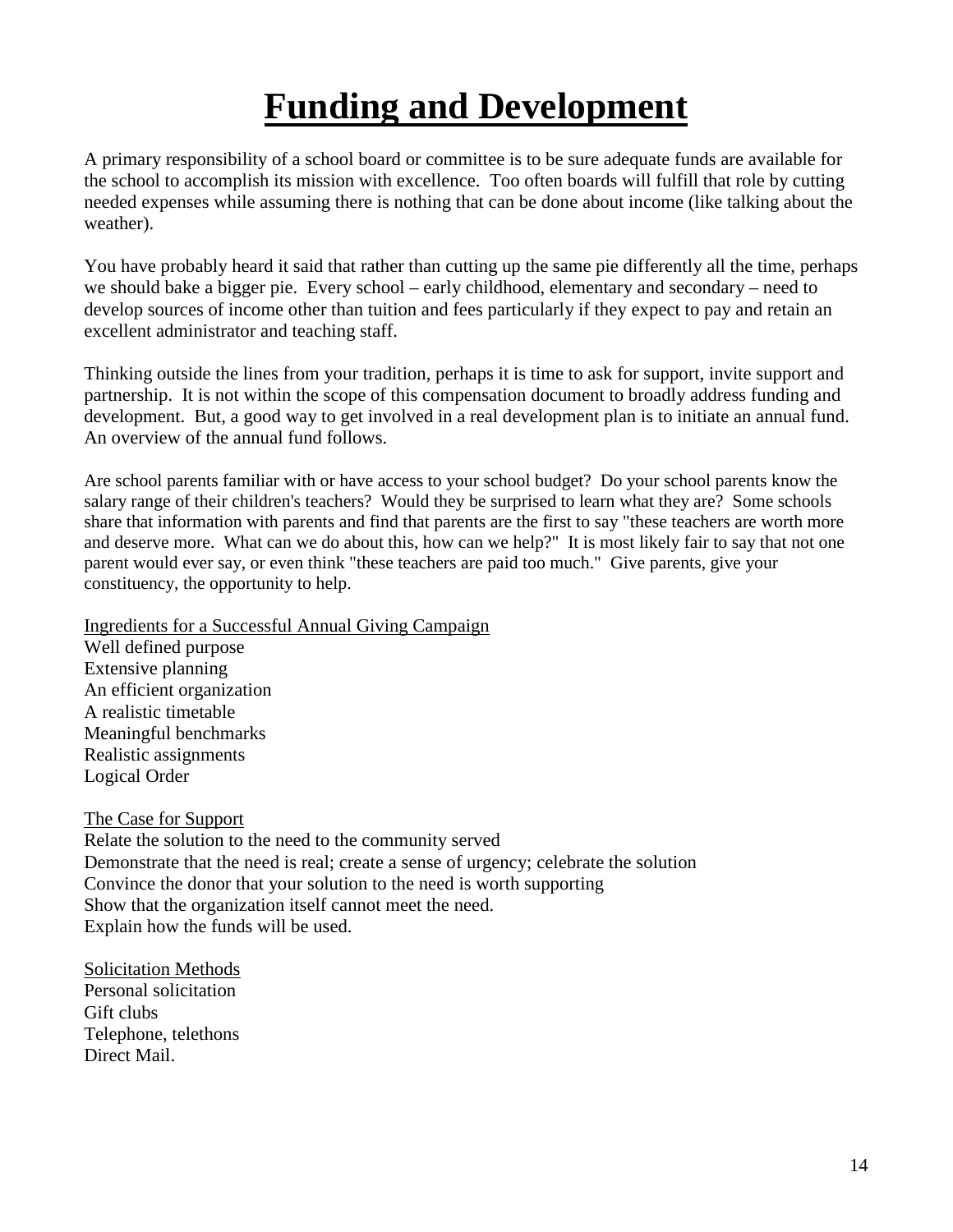### Recruit Volunteer Leaders

A generous donor to the organization

A person capable of making a large gift and soliciting other large gifts

A person with a strong commitment to the institution and its mission.

A person who is inspired by your organization and who can help recruit and inspire other key volunteers A successful business executive or community leader who is widely known and admired in the community

The purpose of a **development committee** is to lead the board in efforts to attract money and services that are necessary to carry out the mission of the organization. The duties of the board development committee are to

*• Define the short-term and long-term funding needs of this organization with the help of the full board and administrator.* Funding appeals will be ineffective if we can't tell prospective donors exactly why our nonprofit needs funds.

*• Train the full board.* Little training is required to hold a modest fund-raising event-but most nonprofits need far more money than small events raise. The committee must become knowledgeable about planned giving, corporate solicitation, lobbying government bodies, grant-writing, and marketing.

*• Involve all board members in fund raising.* Each board member has the responsibility to do all he or she can to raise money for your nonprofit. The development committee must organize fund-raising activities to take into consideration each board member's unique talents.

• Review progress on fund-raising goals-and inspire the full board. The committee must not only report on the status of fund-raising efforts, it must be coach and cheerleader to the entire fund-raising team.

• Make personal financial donations-and encourage your fellow board members to do likewise. The best way to convince members of your community to give is to lead by example. Donations by the committee and other board members demonstrate that we believe enough in our nonprofit's mission to put our money where our mouths are.

• Identify, cultivate, and enlist community leaders to serve on the funding development committee. There may be a reservoir of untapped fund-raising talent in our community. The committee is responsible for finding it and putting it to good use.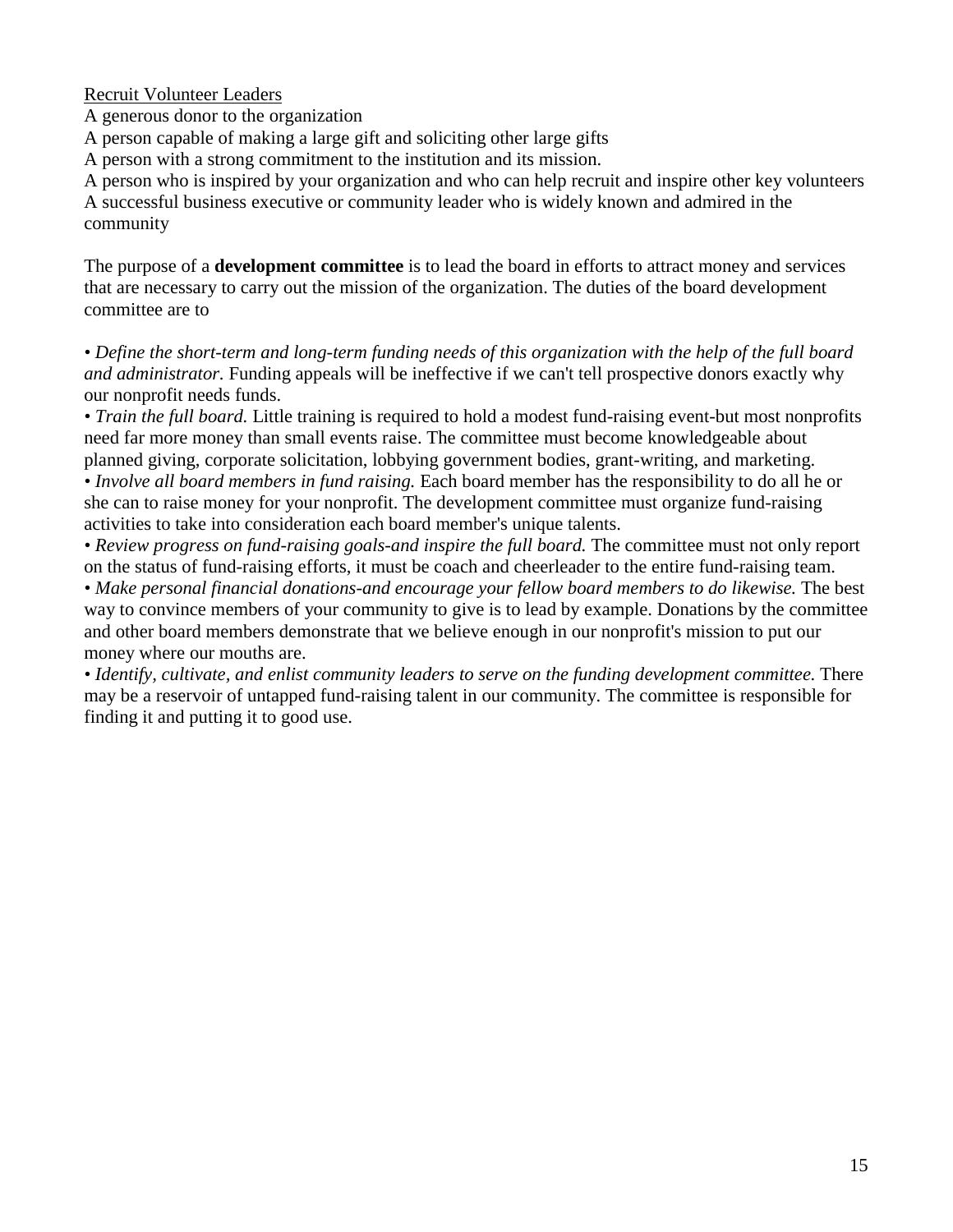# **It's Not Only About Money**

## **Why Do The Teachers Stay?**

Have your teachers ever been asked why they stay? Asking has many positive side effects. The people you ask feel cared about, valued, and important, which often lead to stronger loyalty and commitment to you and the organization. In other words, just asking the question is a retention strategy.

They come up again and again, throughout every profession and industry at every level. In order of popularity and frequency, listed below are the most common reasons people stay at an organization. (Please note that 90 percent of respondents listed at least one of the first three items among the top three or four reasons they stay.)

- 1. Career growth, learning, and development
- 2. Exciting and challenging work
- 3. Meaningful work—making a difference and a contribution
- 4. Great people
- 5. Being part of a team
- 6. Good boss
- 7. Recognition for work well done
- 8. Fun on the job
- 9. Autonomy—sense of control over my work
- 10. Flexibility, including work hours and dress code
- 11. Fair pay and competitive benefits
- 12. Inspiring leadership

Studies show most teachers who leave didn't start looking for other opportunities because of dissatisfaction with pay, perks, or benefits . . . but because of other reasons. The top four factors that influence an employee's decision to stay are:

- Meaningful, challenging work
- A chance to learn and grow
- A good principal or director
- The sense of being part of a team

Compensation which is fair and just is an important component – but not the only issue which requires our consideration in our work with teachers and staff. Pay attention to the bigger picture and you will find teacher turnover decrease and satisfaction increase. These two elements are among the greatest contributors to a quality program.

Our early emphasis on human relations was not motivated by altruism, but by the simple belief that if we respected our people and helped them respect themselves, the company would make the most profit." —Thomas J. Watson, Jr., Former CEO, IBM